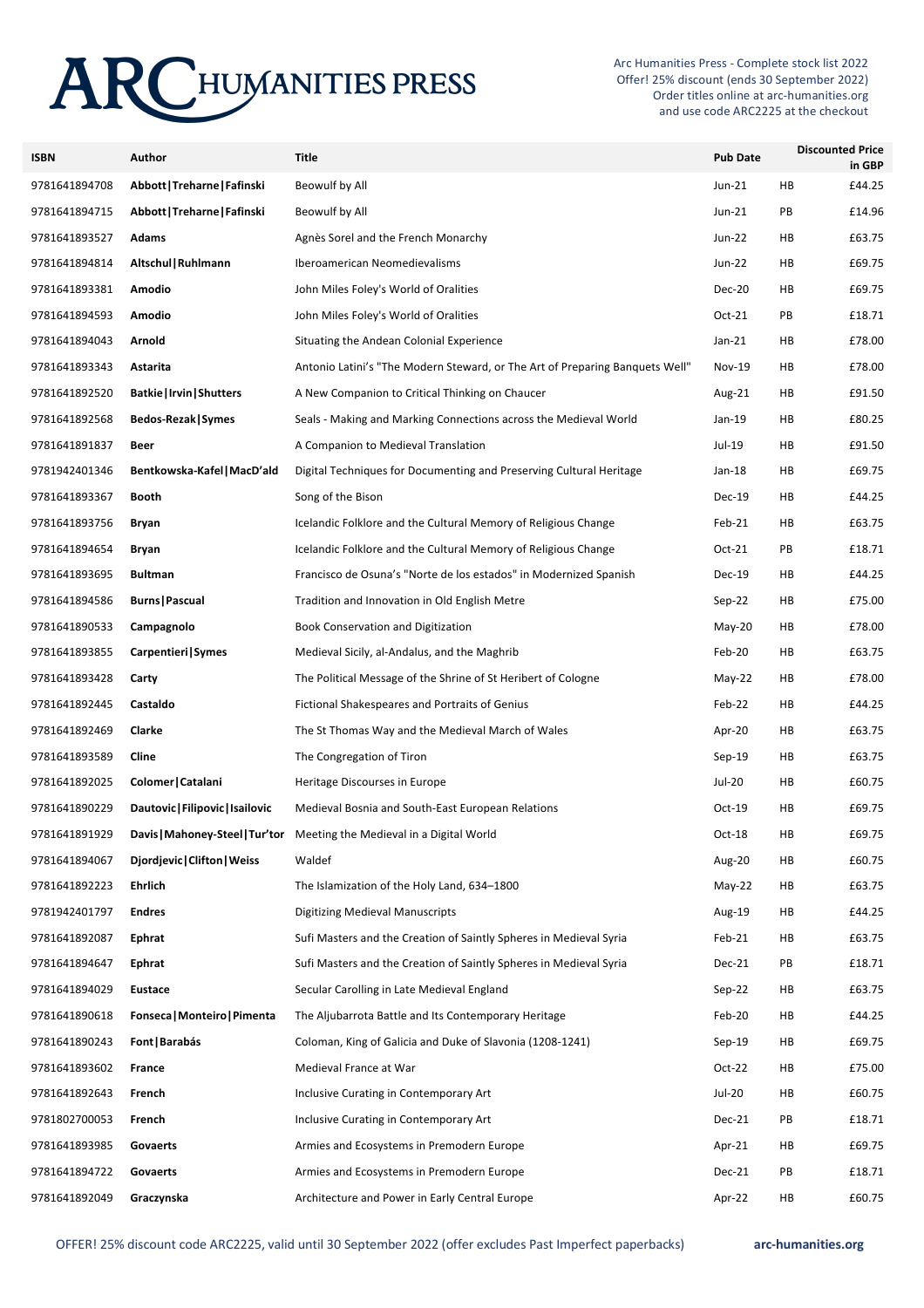# **ARCHUMANITIES PRESS**

Arc Humanities Press - Complete stock list 2022 Offer! 25% discount (ends 30 September 2022) Order titles online at arc-humanities.org and use code ARC2225 at the checkout

| 9781802700084 | Gräslund   Naylor          | The Nordic Beowulf                                                                                         | Apr-22        | HB | £44.25             |
|---------------|----------------------------|------------------------------------------------------------------------------------------------------------|---------------|----|--------------------|
| 9781641893480 | Greatrex                   | Everyday Sermons from Worcester Cathedral Priory                                                           | Dec-19        | HB | £60.75             |
| 9781942401001 | Green Symes                | Pandemic Disease in the Medieval World                                                                     | May-15        | HB | £78.00             |
| 9781641892308 | Grzybowski                 | The Christianization of Scandinavia in the Viking Era                                                      | Oct-21        | HB | £60.75             |
| 9781641890328 | Gulley                     | Teaching Rape in the Medieval Literature Classroom                                                         | Jul-18        | HB | £69.75             |
| 9781641893404 | Hale                       | Milton's Scriptural Theology                                                                               | Sep-19        | HB | £63.75             |
| 9781641893183 | Halikowski Smith           | Two Missionary Accounts of Southeast Asia in the Late Seventeenth Century                                  | Dec-19        | HB | £78.00             |
| 9781802700114 | Halperin                   | The Rise and Demise of the Myth of the Rus' Land                                                           | Sep-22        | HB | £44.25             |
| 9781641892872 | Harris                     | Christ on a Donkey – Palm Sunday, Triumphal Entries, and Blasphemous                                       | Mar-19        | HB | £75.00             |
| 9781641892889 | Harris                     | Pageants                                                                                                   | $May-21$      | PB | £22.46             |
| 9781942401544 | Hatlie                     | People and Places of the Roman Past                                                                        | Mar-19        | HB | £69.75             |
| 9781942401551 | Hatlie                     | People and Places of the Roman Past                                                                        | Apr-21        | PB | £22.46             |
| 9781942401759 | <b>Hermans</b>             | A Companion to the Global Early Middle Ages                                                                | Feb-20        | HB | £110.25            |
| 9781641891776 | Hopkins   Rutter           | A Companion to the Cavendishes                                                                             | Dec-20        | HB | £91.50             |
| 9781641894661 | Hopkins   Rutter           | A Companion to the Cavendishes                                                                             | $Oct-21$      | PB | £22.46             |
| 9781641893145 | <b>Hsy</b>                 | <b>Antiracist Medievalisms</b>                                                                             | Apr-21        | HB | £60.75             |
| 9781802700671 | <b>Hsy</b>                 | <b>Antiracist Medievalisms</b>                                                                             | Apr-22        | PB | £18.71             |
| 9781641890267 | Jackson                    | Eastern Europe in Icelandic Sagas                                                                          | Mar-19        | HB | £69.75             |
| 9781641892506 | Jaffe-Berg                 | Jewish Theatre Making in Mantua, 1520-1650                                                                 | Jul-22        | HB | £69.75             |
| 9781641891455 | Jasperse                   | Medieval Women, Material Culture, and Power                                                                | Feb-20        | HB | £44.25             |
| 9781641894609 | Jasperse                   | Medieval Women, Material Culture, and Power                                                                | Aug-20        | PB | £18.71             |
| 9781641894487 | Jenkins                    | The Customary of the Shrine of St. Thomas Becket at Canterbury Cathedral                                   | Jul-22        | HB | £44.25             |
| 9781641890779 | Jensen                     | The Battle of the Bard                                                                                     | Dec-18        | HB | £44.25             |
| 9781942401773 | Kahan                      | Shakespeare and Superheroes                                                                                | Jul-18        | HB | £44.25             |
| 9781641891479 | Kaplan                     | Jewish Poetry and Cultural Coexistence in Late Medieval Spain                                              | <b>Nov-19</b> | HB | £44.25             |
| 9781641890755 | Kiening   Barfoot          | Mediality in the Middle Ages                                                                               | Dec-19        | HB | £78.00             |
| 9781641894739 | Kong                       | Fu Poetry Along the Silk Roads                                                                             | May-22        | HB | £63.75             |
| 9781641891332 | Kotecki   Jensen   Bennett | Christianity and War in Medieval East Central Europe and Scandinavia                                       | Feb-21        | HB | £75.00             |
| 9781641894333 | Kribus                     | Ethiopian Jewish Ascetic Religious Communities                                                             | Mar-22        | HB | £75.00             |
| 9781942401612 | Kwakkel                    | <b>Books Before Print</b>                                                                                  | Oct-18        | HB | £78.00             |
| 9781942401629 | Kwakkel                    | <b>Books Before Print</b>                                                                                  | Oct-18        | PB | £22.13             |
| 9781942401094 | Lambourn Symes             | Legal Encounters on the Medieval Globe                                                                     | Apr-17        | HB | £69.75             |
| 9781641890281 | Leidholm                   | Elite Byzantine Kinship, ca. 950-1204                                                                      | Aug-19        | HB | £63.75             |
| 9781641894548 | Leighton                   | Ideology and Holy Landscape in the Baltic Crusades                                                         | $Sep-22$      | HB | £75.00             |
| 9781641893169 | Matic                      | Bishop John Vitez and Early Renaissance Central Europe                                                     | Jun-22        | HB | £75.00             |
| 9781641893084 | McIlroy Scott              | Literature, Emotions, and Pre-Modern War                                                                   | Mar-21        | HB | £69.75             |
| 9781942401483 | Mikhailova                 | Property, Power, and Authority in Rus and Latin Europe, ca. 1000-1236                                      | Jul-18        | HB | £69.75             |
| 9781942401193 | Mittman   Hensel           | <b>Classic Readings on Monster Theory</b>                                                                  | Jul-18        | HB | £60.75             |
| 9781641894272 | Mittman   Hensel           | Classic Readings on Monster Theory                                                                         | Apr-20        | PB | £18.71             |
| 9781942401216 | Mittman   Hensel           | <b>Primary Sources on Monsters</b>                                                                         | Jul-18        | HB | £110.25            |
| 9781641894289 | Mittman   Hensel           | <b>Primary Sources on Monsters</b>                                                                         | Apr-20        | PB | £22.13             |
| 9781641892407 |                            | Morawiec   Jochymek   Bartu'k Social Norms in Medieval Scandinavia                                         | Aug-19        | HB | £78.00             |
|               |                            | OFFER! 25% discount code ARC2225, valid until 30 September 2022 (offer excludes Past Imperfect paperbacks) |               |    | arc-humanities.org |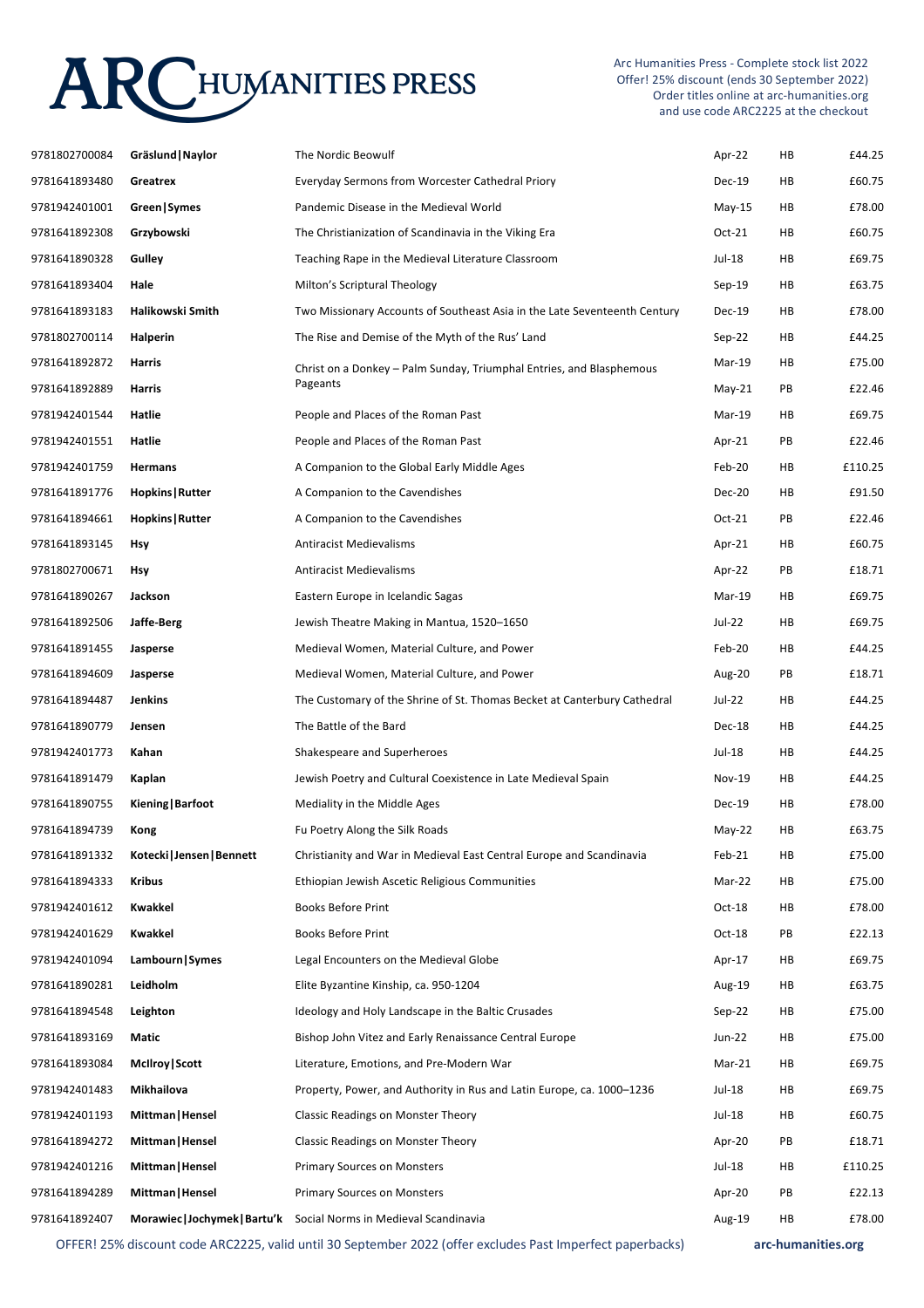## **ARCHUMANITIES PRESS**

Arc Humanities Press - Complete stock list 2022 Offer! 25% discount (ends 30 September 2022) Order titles online at arc-humanities.org and use code ARC2225 at the checkout

| 9781641893503 | Morey                           | Jerome's Abbreviated Psalter                                                           | Dec-19        | HB | £44.25  |
|---------------|---------------------------------|----------------------------------------------------------------------------------------|---------------|----|---------|
| 9781641894463 | Morreale   Gilsdorf             | Digital Medieval Studies-Practice and Preservation                                     | Jun-22        | HB | £63.75  |
| 9781942401131 | <b>Muceniecks</b>               | Saxo Grammaticus                                                                       | Feb-17        | HB | £60.75  |
| 9781942401520 | Musteata                        | Nomads and Natives beyond the Danube and the Black Sea                                 | Jan-19        | HB | £97.50  |
| 9781641890304 | Mykhaylovskiy                   | European Expansion and the Contested Borderlands of Late Medieval Podillya,<br>Ukraine | Jun-19        | HB | £69.75  |
| 9781641892926 | Nordvig                         | Volcanoes in Old Norse Mythology                                                       | Mar-21        | HB | £63.75  |
| 9781641892261 | Normore   Symes                 | Re-Assessing the Global Turn in Medieval Art History                                   | $May-18$      | HB | £69.75  |
| 9781641892421 | O'Leary                         | Elite Women as Diplomatic Agents in Italy and Hungary, 1470–1510                       | Feb-22        | HB | £44.25  |
| 9781942401506 | Ostrowski                       | Europe, Byzantium, and the "Intellectual Silence" of Rus' Culture                      | Jul-18        | HB | £44.25  |
| 9781942401735 | Peers                           | Animism, Materiality, and Museums                                                      | $Jan-21$      | HB | £69.75  |
| 9781641894678 | Peers                           | Animism, Materiality, and Museums                                                      | Oct-21        | PB | £18.71  |
| 9781641892988 | Pérez Vidal                     | Women Religious Crossing between Cloister and the World                                | Mar-22        | HB | £63.75  |
| 9781641892179 | <b>Phillips</b>                 | Craft Beer Culture and Modern Medievalism                                              | Aug-19        | HB | £60.75  |
| 9781641894623 | <b>Phillips</b>                 | Craft Beer Culture and Modern Medievalism                                              | Aug-20        | PB | £14.96  |
| 9781942401599 | Piera                           | Remapping Travel Narratives, 1000-1700                                                 | Jul-18        | HB | £69.75  |
| 9781641893770 | Powell                          | Gender, Reading, and Truth in the Twelfth Century                                      | $May-20$      | HB | £78.00  |
| 9781641893107 | Preston                         | A Handbook of Animals in Old English Texts                                             | Jun-22        | HB | £69.75  |
| 9781641892544 | <b>Rogers</b>                   | Writing Old Age and Impairments in Late Medieval England                               | Apr-21        | HB | £63.75  |
| 9781641892582 | Sabaté                          | Identity in the Middle Ages                                                            | Dec-21        | HB | £92.25  |
| 9781641892605 | Sabaté                          | Ideology in the Middle Ages                                                            | <b>Nov-19</b> | HB | £97.50  |
| 9781641892629 | Sabaté                          | Memory in the Middle Ages                                                              | Feb-21        | HB | £97.50  |
| 9781641892728 | Sarti                           | Women and Economic Power in Premodern Royal Courts                                     | Aug-20        | HB | £44.25  |
| 9781641894876 | Sauer   Bledsoe                 | The Materiality of Middle English Anchoritic Devotion                                  | Oct-21        | HB | £59.25  |
| 9781641893305 | Scheck   Kozikowski             | New Readings on Women and Early Medieval English Literature and Culture                | Aug-19        | HB | £69.75  |
| 9781641893541 | Schutte                         | Princesses Mary and Elizabeth Tudor and the Gift Book Exchange                         | Apr-21        | HB | £44.25  |
| 9781641892384 | Scott   Barbezat                | Fluid Bodies and Bodily Fluids in Premodern Europe                                     | $Sep-19$      | HB | £69.75  |
| 9781641894258 | Shack   Weaver                  | Recreating the Medieval Globe                                                          | <b>Nov-20</b> | HB | £63.75  |
| 9781641893961 | Sobehrad   Sobehrad             | Medieval History in the Modern Classroom                                               | $May-22$      | HB | £69.75  |
| 9781942401575 | Sutton   Livingstone            | The Future of Literary Archives                                                        | Jul-18        | HB | £60.75  |
| 9781641894890 | <b>Symes</b>                    | The Global North                                                                       | Dec-21        | HB | £60.75  |
| 9781641894142 | <b>Tether   Chuhan Campbell</b> | The Bristol Merlin                                                                     | $Jul-21$      | HB | £44.25  |
| 9781802700688 | Pohl   Richardson               | The Bristol Merlin                                                                     | Apr-22        | PB | £22.46  |
| 9781942401155 | Varlik                          | Plague and Contagion in the Islamic Mediterranean                                      | Apr-17        | HB | £78.00  |
| 9781641894104 | Ward                            | Coloniality and the Rise of Liberation Thinking during the Sixteenth Century           | $Jan-21$      | HB | £69.75  |
| 9781641894364 | Williams                        | <b>Reading Fu Poetry</b>                                                               | Mar-22        | HB | £63.75  |
| 9781641893312 | Williams                        | The Fu Genre of Imperial China                                                         | <b>Nov-19</b> | HB | £60.75  |
| 9781641890465 | Williard                        | Friendship in the Merovingian Kingdoms                                                 | Jun-22        | HB | £75.00  |
| 9781942401469 | Woodacre                        | A Companion to Global Queenship                                                        | $Sep-18$      | HB | £110.25 |
| 9781641890557 | Woodham   Hess   Smith          | Exploring Emotion, Care, and Enthusiasm in "Unloved" Museum Collections                | Jul-20        | HB | £69.75  |
| 9781641893442 | <b>Wyatt   McKinnell</b>        | Early Performers and Performance in the Northeast of England                           | $May-21$      | HB | £75.00  |
| 9781641894371 | Young                           | Pagans in the Early Modern Baltic                                                      | Mar-22        | HB | £60.75  |